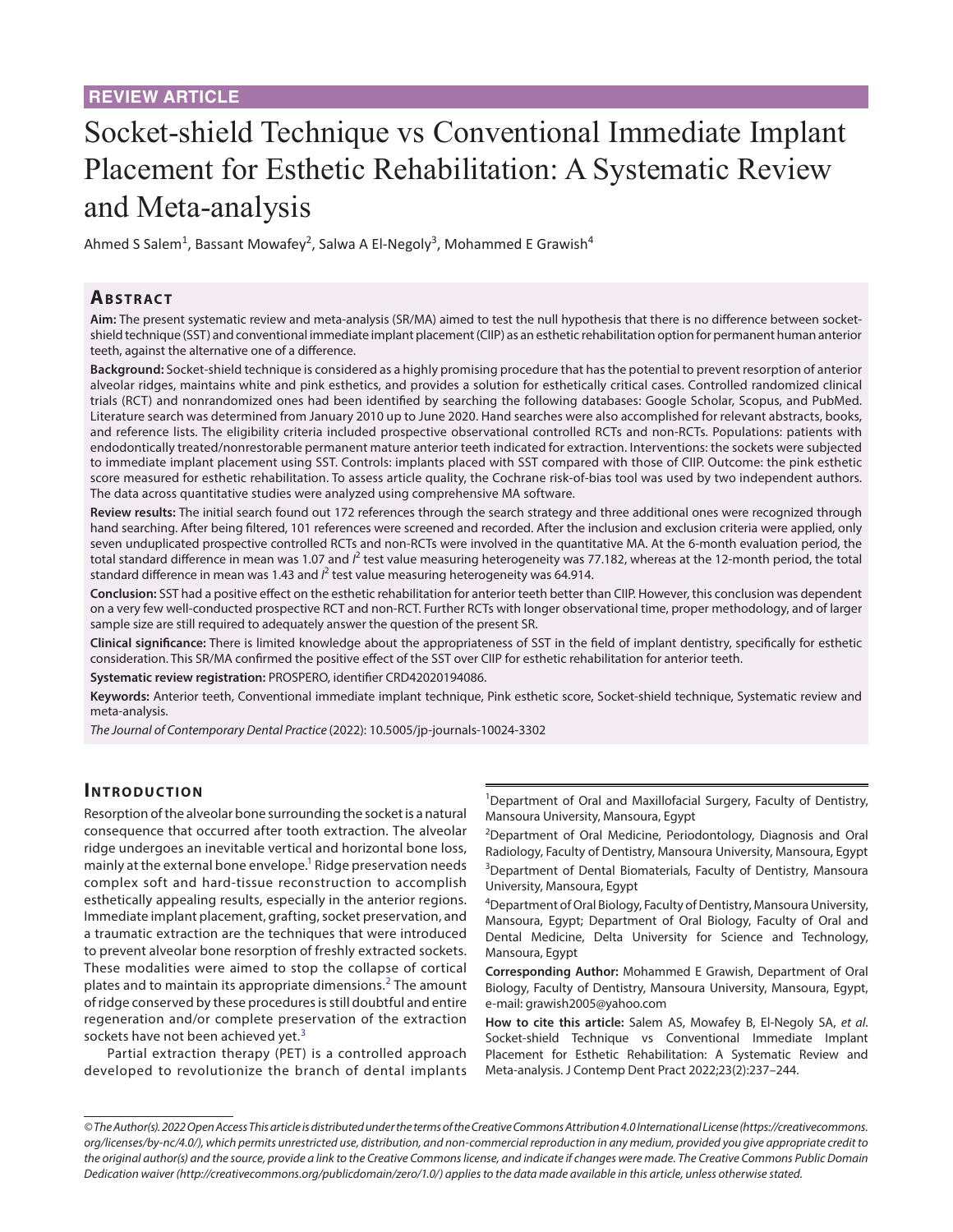prosthetics. The PET aimed to find a method preventing alveolar bone resorption occurred after conventional tooth extraction, specifically in cosmetically challenging zones.<sup>[4](#page-7-3)</sup> The conceptualization of PET involves three dissimilar techniques: root submergence (RST), pontic-shield (PST), and SST, and a combination thereof. $5$  The RST retains the normal supporting system of the tooth in the pontic area to preserve alveolar bone structure and to assist in the creation of an esthetically favorable results, specifically in cases of multiple adjacent missing teeth.<sup>[6](#page-7-5)</sup> The PST was produced by Gluckman et al.<sup>[7](#page-7-6)</sup> aiming to preserve the alveolar bone at areas proposed for pontic development where the RST is contraindicated and it is recommended when there is a periapical lesion located near the root apex. The technique entails the preparation of the extraction socket to be filled with a resorbing bone graft material and then the socket preferably sealed with a soft tissue membrane. The surgical wound is left to heal for at least of 3 months and subsequently pontic pressure is steadily applied to develop the pontic site. The main advantage of these procedures is to conserve the soft tissue contours which will permit an outstanding profile for the pontic. It will also prevent its potential collapse over time and maintain the alveolar ridge dimension.<sup>[8](#page-7-7)</sup>

The SST was developed to maintain highly vascular periodontal ligament and associated bundle bone close to the buccal part of the root with the significance of avoiding physiologic remodeling of the buccal bone plate that occurred after conventional tooth extraction.<sup>[9](#page-7-8)</sup> Hürzeler et al.<sup>[10](#page-7-9)</sup> reported that during implant placement, holding the buccal part of the root could be advantageous in maintaining the buccal bone plate and does not seem to interfere with osseointegration. The histological findings revealed a newly formed bone in the small gap between implant in contact with the tooth fragment and cementum formation on implant surfaces positioned in contact with intentionally retained roots. This technique offers a high esthetic outcome with effectual preservation of facial tissue contours.<sup>11</sup>

Numerous classifications and modifications were introduced for the socket-shield (SS) procedures to outfit different clinical conditions. Kumar and Kher<sup>[1](#page-7-0)</sup> proposed a classification of six categories according to the preparation design and role of shields in treatment planning. These are multiple buccal, lingual (palatal), interproximal, half C buccal, full C buccal, and buccal ones. Also, slightly different SS approaches are necessary with certain clinical situations likely as performing an SST for upper canines, C-shaped shields for adjacent implant sites, SS for management of a fenestration defect, staged socket shield procedure (Glocker's technique), and adjacent teeth socket shields.<sup>12</sup> However, SST is associated with certain threats, likely as the development of periimplant infections or the formation of a peri-implant periodontal membrane along with resorption associated with the usual biological long-term complications.<sup>13</sup>

Before dental implant therapy, inadequate preparation of the hard and soft tissues especially in the anterior esthetic zone gives unsatisfactory results as expected in some cases. The rationale for performing this SR/MA came from the fact that a consistent technique for ridge preservation may be weighed as a substitute for the conventional ones to prevent vertical and horizontal bone changes after tooth extraction especially in the anterior esthetic zone. SST has been recently introduced in the field of dental implants prosthetics to overcome the negative consequences of tooth extraction such as soft and hard tissue augmentation. Consequently, this SR will afford a decision-making process based

## **Source of support:** Nil **Conflict of interest:** None

on scientific evidence for the healthcare provider and clinician for the appropriateness of this technique in the field of implant dentistry. Considering the lack of high-quality evidence-based consensus guidelines about the effectiveness of the SST for esthetic rehabilitation of anterior teeth, therefore the present study aimed to conduct a SR/MA comparing between SST and conventional immediate implant protocol as an esthetic rehabilitation option for permanent human anterior teeth. The objective of the present study was dependent on a research question; is there a difference between SST and CIIP for permanent anterior teeth esthetic rehabilitation?

# **MATERIALS AND METHODS**

#### **Protocol and Registration**

This SR adhered to the Preferred Reporting Items for SRs and MA PRISMA checklist and the guidelines provided by the Cochrane Handbook for SRs were also followed. The clinical question was organized and formulated in accordance to the PICO system (P: population, I: intervention, C: controls, O: outcome) for the research question construction. The population was adult patients with endodontically treated/nonrestorable permanent mature anterior teeth indicated for extraction; the intervention was immediate implant placement using SST; the comparator was CIIP; the outcome was the pink esthetic score measured for esthetic rehabilitation of anterior teeth; and the design of the studies was RCT and non-RCT. This SR/MA had been recorded in the PROSPERO for the international prospective register of SRs (registration number CRD42020194086).

#### **Information Sources and Search Strategy**

The PROSPERO and the Cochrane Database of SRs (CDSR) were searched in June 2020 and presented three articles registered for SR onto the PROSPERO database and none was found onto CDSR. One of these SRs compared the performance of type II and III implant placement in single tooth sites of the anterior areas, the second one is an evidence-based updated SR on the SST, and the third study evaluated the effect of height and thickness of remaining root segments on the success of SST. Then, a literature search was performed by two independent authors (MG and AS) based on multiple electronic databases of Google Scholar, Scopus, and PubMed. Terms such as "socket shield technique," "root submergence technique," "root membrane technique," and "anterior teeth esthetic rehabilitation" were used in our search. The search strategy used in PubMed was accustomed for use in the Google Scholar and Scopus databases. The keywords were combined with three basic Boolean operators: AND, OR, and NOT. Hand searches were also accomplished for relevant abstracts, books, and reference lists.

#### **Data Filtering**

When available, the articles obtained were subjected to filtering using the following strategy; the text availabilities were abstracts, free, and nonfree full texts; the article types were RCT and non-RCT; the publication date was from January 2010 up to June 2020; the species were humans; the gender was male or female;

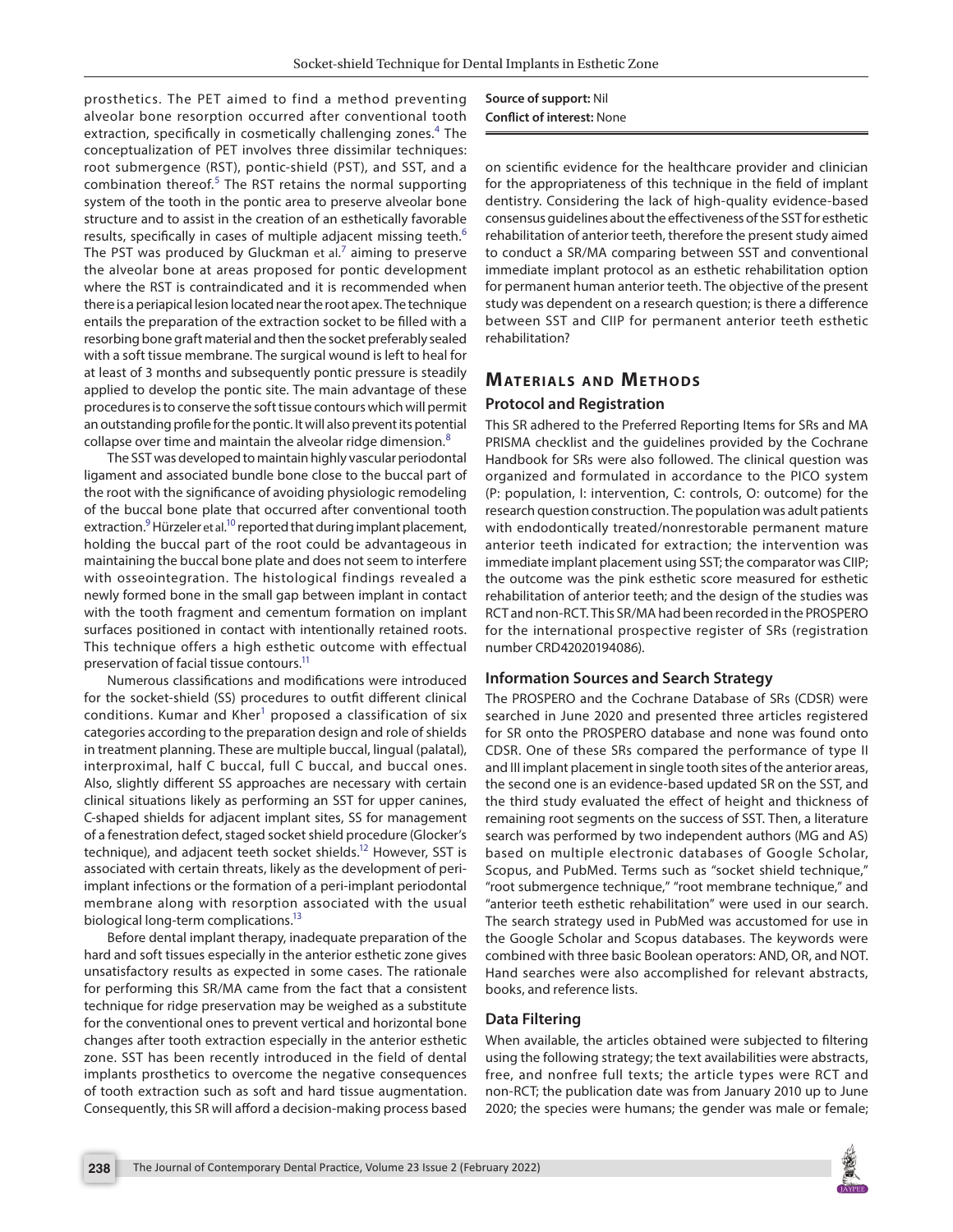<span id="page-2-0"></span>



and the age was more than 16 years and there was no restriction for language type.

#### **Eligibility Criteria**

The inclusion criteria (IC) comprised the following: (1) Studies are prospective observational RCTs or non-RCTs; (2) Selected teeth were endodontically treated/nonrestorable permanent anterior teeth indicated for extraction; (3) The fresh sockets were subjected to dental implant placement using SST and/or conventional one; (4) All cases had at least a 1-month follow-up period; and (5) The outcome measures were assessed by clinical indices and/or radiographic images. Exclusion criteria (EC) were: (1) Immature teeth of incomplete root apex formation; (2) Teeth with external/ internal resorption, vertical root fractures on the buccal aspect, and horizontal fractures below bone level; (3) Teeth with periodontitis and periodontal diseases; (4) Root portions were not left back intentionally to preserve buccal bone crest; (5) Patients subjected to delayed implant placement; (6) Laboratory and animal-based studies, qualitative and/or quantitative reviews, commentaries, letters to the editor, and case series/case reports; and (7) Studies not related to SST for implant placement. Full-texts adjudged by abstracts and title to be relevant were evaluated independently by two authors (BM and SN) for specified eligibility criteria. Any disagreements in the study selection were resolved through discussion with a third author (MG).

#### **Studies Selection and Data Collection**

Two authors (AS and BM) read and screened all the relevant titles and abstracts and carefully chosen the studies related to immediate implant placement depending on the eligibility criteria. Each author tabulated the data of importance. From the studies involved, the following information were tabulated: authors, publication date, journal name, study design, number of enrolled patients, gender, average age, number of used implants, implant distribution, type of loading, outcome measure, and follow-up period. In certain instances, the authors of the involved studies were contacted via e-mail in case of additional information was required or any

data were missing. If the information could not be identified in an online abstract or on the whole publication was considered as "not provided."

#### **Risk of Bias in Individual Studies**

To assess article quality, two independent authors (MG and SE) used the Cochrane Collaboration's tool for assessing the risk of bias for the human RCT.<sup>14</sup> It is concerned with evaluating (1) Random sequence generation, (2) Allocation concealment, (3) Blinding of participants and personnel, (4) Blinding of outcome assessment, (5) Incomplete outcome data, and (6) Selective outcome reporting. For consistency, any disagreements in the assessment were resolved through discussion with a third author (AS).

#### **Statistical Analysis**

Degree of chance—adjusted agreement (κ coefficient value) was used to determine the interreviewer reliability. Comprehensive meta-analysis (CMA) software (version 3, Biostat Inc., Englewood, New Jersey, USA) was used for creating a forest plot and additionally to find the standard difference in means and 95% confidence interval as effect size (ES) values. The data introduced were the means, standard deviation, and sample size.

## **RESULTS**

The kappa value for the agreements of interexaminer variability was 0.79.

# **Studies Selection**

The initial search found out 172 references through the search strategy and three additional ones were recognized through hand searching. After being filtered, 101 references were screened and recorded. After the inclusion and exclusion criteria were applied, only seven unduplicated prospective controlled RCTs and non-RCTs $15-21$  were included in the qualitative meta-synthesis and quantitative MA [\(Flowchart 1,](#page-2-0) [Table 1\)](#page-3-0).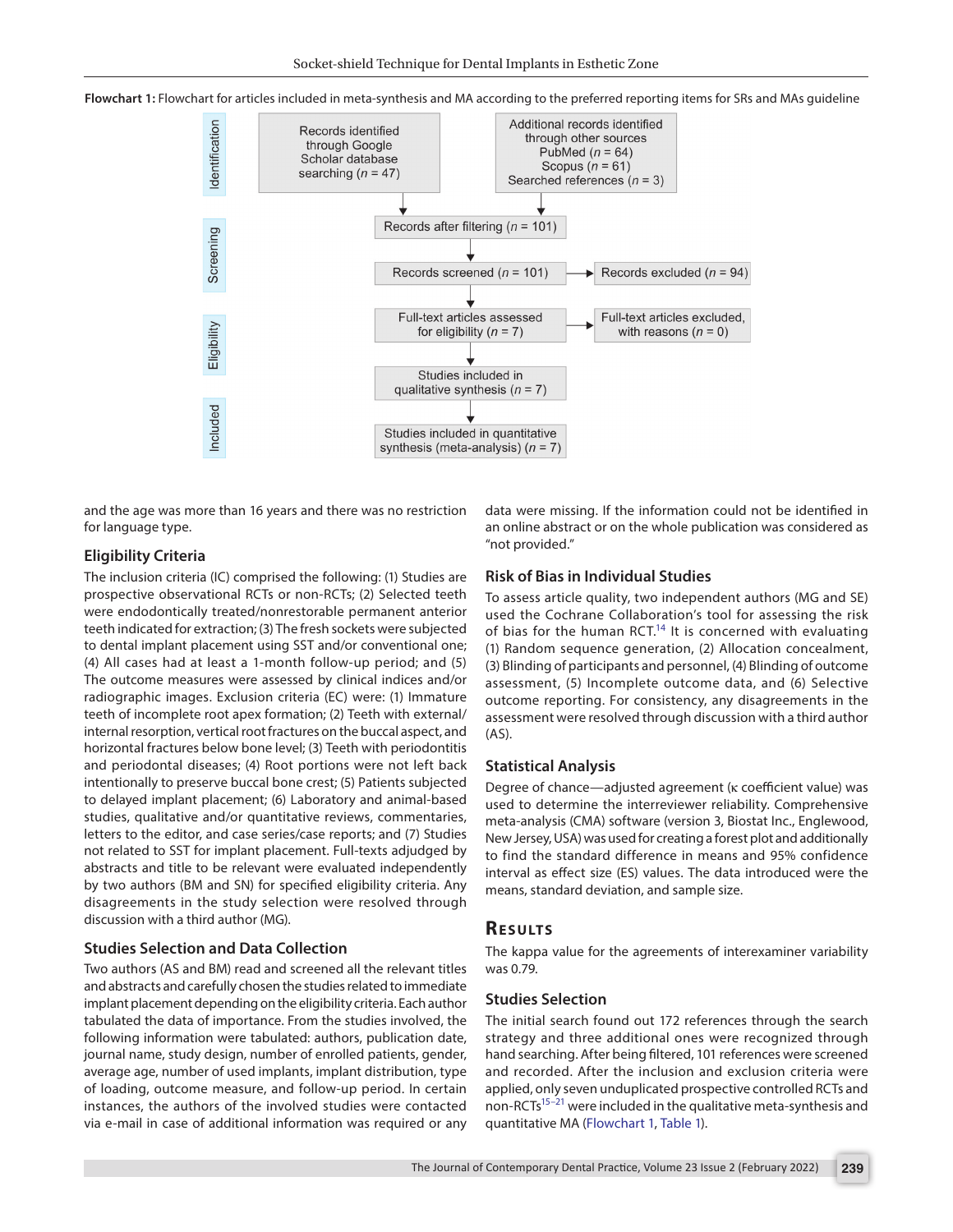Socket-shield Technique for Dental Implants in Esthetic Zone

| Database            | Search terms (number of references)                     | Filter (number of references)                                                                                                                                                                                                                                                                                                              | Number of references (IC/EC)                                                                                              |
|---------------------|---------------------------------------------------------|--------------------------------------------------------------------------------------------------------------------------------------------------------------------------------------------------------------------------------------------------------------------------------------------------------------------------------------------|---------------------------------------------------------------------------------------------------------------------------|
| Google Scholar      | "Implant socket-shield technique" (47)                  | 2010:2020 (39)                                                                                                                                                                                                                                                                                                                             | Bramanti et al. <sup>15</sup><br>Sun et al. <sup>16</sup>                                                                 |
| PubMed              | Socket-shield technique (64)                            | 2010:2010; clinical trials (2)                                                                                                                                                                                                                                                                                                             | Bramanti et al. <sup>15</sup><br>Sun et al. <sup>16</sup>                                                                 |
| Scopus              | TITLE-ABS-KEY (socket AND shield<br>AND technique) (61) | TITLE (socket AND shield AND technique) AND<br><b>ILIMIT-TO (PUBYEAR, 2020) OR</b><br>LIMIT-TO (PUBYEAR, 2019) OR LIMIT-TO<br>(PUBYEAR, 2018) OR LIMIT-TO (PUBYEAR, 2017)<br>OR LIMIT-TO (PUBYEAR, 2016) OR LIMIT-TO<br>(PUBYEAR, 2015) OR LIMIT-TO<br>(PUBYEAR, 2014) OR LIMIT-TO (PUBYEAR,<br>2010)] AND [LIMIT-TO (DOCTYPE, "ar")] (60) | Bramanti et al. <sup>15</sup><br>Sun et al. <sup>16</sup><br>Abd-Elrahman et al. <sup>17</sup><br>Xu et al. <sup>18</sup> |
| Searched references | (3)                                                     | (3)                                                                                                                                                                                                                                                                                                                                        | Mathew et al. <sup>19</sup><br>Fattouh <sup>20</sup><br>Hana and Omar <sup>21</sup>                                       |

<span id="page-3-0"></span>

| Table 1: Databases involved and the search terms used with the number of references obtained after filtering and applying the eligibility criteria |  |
|----------------------------------------------------------------------------------------------------------------------------------------------------|--|
|----------------------------------------------------------------------------------------------------------------------------------------------------|--|

## **Studies Characteristic**

Two studies performed at 2018,<sup>15,20</sup> one at 2019,<sup>18</sup> and four at 2020.<sup>16,[17](#page-7-19),[19](#page-7-20),21</sup> Five studies were RCT<sup>[15](#page-7-14)-17,[20](#page-7-16),[21](#page-7-15)</sup> and the other two were non-RCT.<sup>18,[19](#page-7-20)</sup> The total numbers of patients subjected to the CIIT or SST were 189 with the least number for the study performed by Mathew et al.<sup>[19](#page-7-20)</sup> as only 10 patients were involved and the highest numbers were for the studies performed by Bramanti et al.<sup>15</sup> and Hana and Omar<sup>21</sup> as 40 patients were involved for each study. The participants were male and female patient in the studies accomplished by Sun et al.,<sup>16</sup> Abd-Elrahman et al.,<sup>17</sup> Xu et al., $18$  Fattouh, $20$  and Hana and Omar $21$  while the gender was not provided by the studies of Bramanti et al.<sup>15</sup> and Mathew et al.<sup>19</sup> The age of the participants was more than 18 years in all the studies and the age was not provided for the study that was performed by Bramanti et al.<sup>15</sup> The total numbers of implants were 204 from which 102 implants were used with CIIT and the other 102 implants were used with SST. The implant distributions were single or multiple and the type of loading was immediate. The outcomes measured were peri-implant soft tissue and the bone level, survival rate, and implant stability, and all the studies evaluated the pink esthetic score. The evaluation period ranged from 12 to 36 months ([Table 2](#page-4-0)).

Pink esthetic scores were measured at 0 day, 3, 6, 12, 24, and 36-months, respectively, for CIIP and SST. Four studies shared a 6-month evaluation period<sup>[15](#page-7-14)-[17](#page-7-19),20</sup> and five studies shared a 12-month evaluation period.<sup>16,[18](#page-7-17)-21</sup> At the 6-month evaluation period, the lowest mean values were 8.85  $\pm$  1.81 for CIIP and 11.2  $\pm$  0.91 for SST and the highest values were 11.73  $\pm$  1.67 for CIIP and 12.30  $\pm$  0.86 for SST. Meanwhile, at the 12-month evaluation period, the lowest mean values were 9.63  $\pm$  1.34 for CIIP and 11.1  $\pm$  0.73 for SST and the highest values were 11.83  $\pm$  0.94 for CIIP and  $13.25 \pm 0.75$  for SST [\(Table 3\)](#page-4-1).

#### **Risk of Bias within Studies**

The evaluation results proposed by the Cochrane Collaboration were summarized in [Table 4.](#page-5-0) The risk of bias in the RCT was acceptable according to the Cochrane risk-of-bias assessment ([Table 4](#page-5-0)).

#### **Meta-analysis**

Based on the homogeneity of the data provided for measuring pink esthetic scores at 0 day, 3, 6, 12, 24, and 36 months for CIIP and SST, only four studies were included in the MA at 6-month

evaluation period,<sup>15-[17](#page-7-19),[20](#page-7-16)</sup> whereas five studies were involved in MA at 12 months.<sup>16[,18](#page-7-17)[–21](#page-7-15)</sup> Regarding four studies selected at 6-month evaluation period and when using the fixed effect model, the highest relative weight was for the study performed by Bramanti et al. (32.86)<sup>15</sup> while the lowest one was for the study performed by Fattouh (15.54).<sup>20</sup> The standard difference in mean, standard error, variance, lower limit, upper limit, *Z*-value, *p*-value, and weight for each study determined by the fixed effect model is shown in [Table 5](#page-5-1). The total standard difference in mean was 1.07. It was higher for the study performed by Abd-Elrahman et al.  $(2.09)^{17}$ while it was lower for the study performed by Sun et al.  $(0.16)$ .<sup>16</sup> A total significant difference was found between the four studies  $(p = 0.00)$ . There was a nonsignificant difference between the two groups for the study performed by Sun et al. ( $p = 0.67$ ).<sup>16</sup>  $l^2$  test value measuring heterogeneity was 77.182 and  $\tau^2$  value reflecting the amount of true heterogeneity was 0.512 ([Table 6\)](#page-5-2). The standard difference in mean and 95% CI revealed that SST is favorably advantageous over CIIP for the esthetic rehabilitation of anterior teeth as all the studies fallen within the range from no effect (0.00) to positive effect (3.00) [\(Fig. 1](#page-5-3)).

Regarding five studies involved in MA at 12-months,<sup>16,18-[21](#page-7-15)</sup> and when using the fixed effect model, the highest relative weight was for the study performed by Mathew et al.  $(25.00)^{19}$  while the lowest one was for the study performed by Fattouh (13.18).<sup>20</sup> The standard difference in mean, standard error, variance, lower limit, upper limit, *Z*-value, *p*-value, and weight for each study determined by the fixed effect model is shown in [Table 7](#page-6-0). The total standard difference in mean was 1.43. It was higher for the study performed by Hana and Omar  $(2.10)^{21}$  while it was lower for the study performed by Sun et al.  $(0.41)$ .<sup>16</sup> A total significant difference was found between the five studies ( $p = 0.00$ ). There was a nonsignificant difference between the two groups for the study performed by Sun et al. ( $p = 0.27$ ).<sup>16</sup>  $l^2$  test value measuring heterogeneity was 64.914 and  $\tau^2$  value reflecting the amount of true heterogeneity was 0.318 [\(Table 8\)](#page-6-1). The standard difference in mean and 95% CI revealed that SST is favorably advantageous over CIIP for the esthetic rehabilitation of anterior teeth as all the studies fallen within the range from no effect (0.00) to positive effect (3.00) ([Fig. 2\)](#page-6-2).

# **Discussion**

It was unclear whether the SST will provide a plausible outcome for esthetic rehabilitation of anterior teeth. The reasons for this

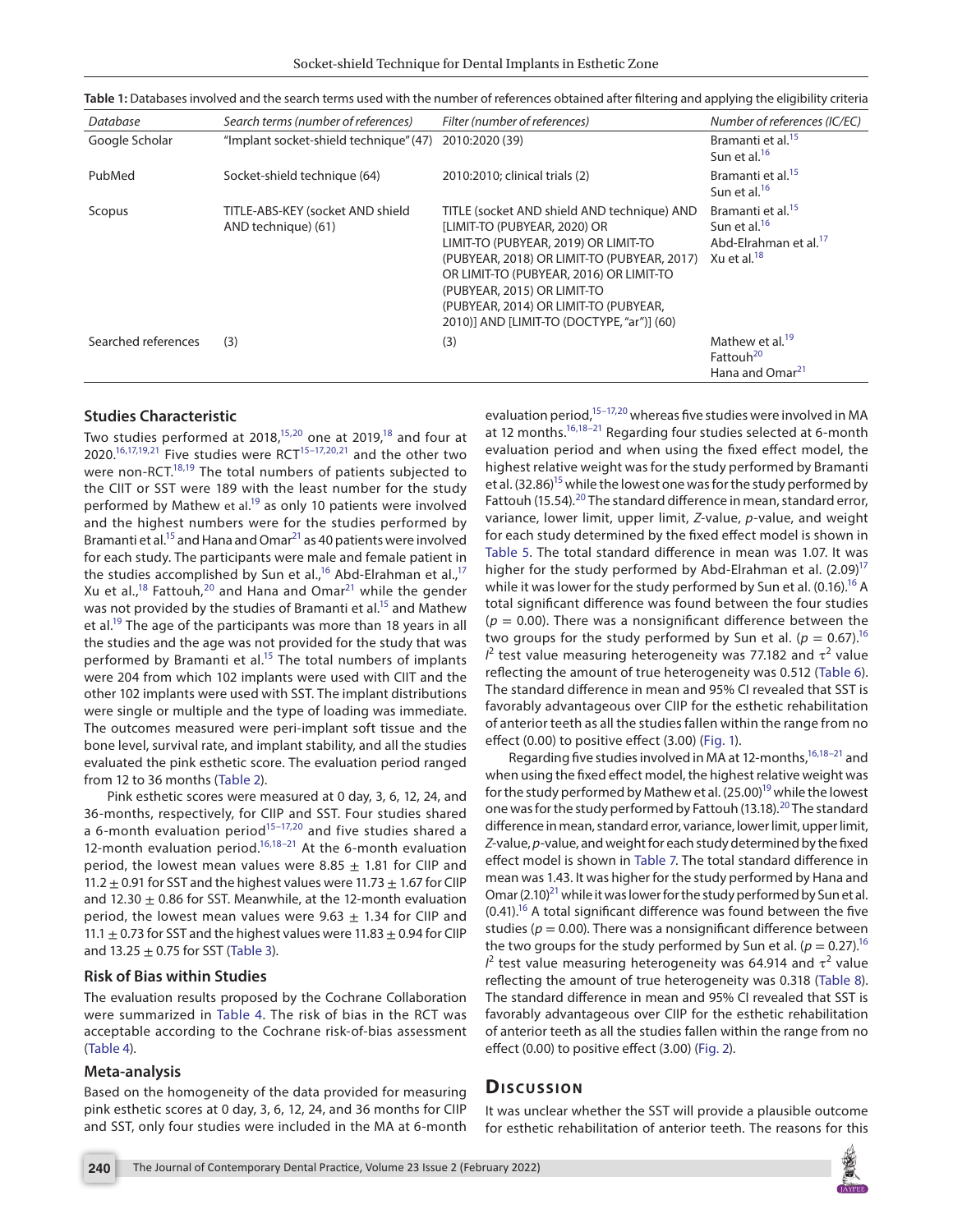| <b>Table 2:</b> Characteristics of the studies included in the meta-synthesis |      |                                       |                 |           |                                       |                    |                |                     |                    |                                                                                                                                                                                                                            |           |
|-------------------------------------------------------------------------------|------|---------------------------------------|-----------------|-----------|---------------------------------------|--------------------|----------------|---------------------|--------------------|----------------------------------------------------------------------------------------------------------------------------------------------------------------------------------------------------------------------------|-----------|
| Ref                                                                           | Year | Journal                               | Study<br>design | Pt<br>(N) | Gender                                | Age                | Imp Imp<br>(N) | distribution        | Type of<br>loading | Outcome<br>measures                                                                                                                                                                                                        | Follow-up |
| Google Scholar                                                                |      |                                       |                 |           |                                       |                    |                |                     |                    |                                                                                                                                                                                                                            |           |
| <b>Bramanti</b><br>et al. $15$                                                | 2018 | J Craniofac<br>Sura                   | <b>RCT</b>      | 40        | Not<br>provided                       | Not<br>provided    | 40             | Single              | Immediate The pink | esthetic score,<br>survival rate,<br>marginal bone<br>level                                                                                                                                                                | 36-months |
| Sun et al. <sup>16</sup>                                                      | 2020 | Clin Oral<br>Implants<br>Res          | <b>RCT</b>      | 30        | 23 males<br>7 females                 | $>$ 25 years       | 30             | Single              | Immediate          | The pink esthetic<br>score, soft-tissue<br>recession,<br>modified plaque<br>index, modified<br>sulcus bleeding<br>index, probing<br>depth, implant<br>stability quotient,<br>buccal plate<br>width, buccal<br>plate height | 24-months |
| <b>Scopus</b>                                                                 |      |                                       |                 |           |                                       |                    |                |                     |                    |                                                                                                                                                                                                                            |           |
| Abd-Elrahman 2020<br>et al. $^{17}$                                           |      | Clin Implant RCT<br>Dent Relat<br>Res |                 | 25        | 14 females $30.9 \pm 5.5$<br>11 males |                    | 40             | Single/<br>multiple | Immediate The pink | esthetic score,<br>dimensional<br>changes in the<br>labial bone<br>plates, implant<br>stability quotient                                                                                                                   | 6-months  |
| Xu et al. $^{18}$                                                             | 2019 | Hua Xi Kou<br>Qiang Yi<br>Xue Za Zhi  | Non-RCT 24      |           | 12 males<br>12 females                | $39.08 \pm 9.5$ 24 |                | Single              | Immediate          | The pink esthetic<br>score, success<br>rate, patient<br>satisfaction                                                                                                                                                       | 12-months |
| <b>Searched references</b>                                                    |      |                                       |                 |           |                                       |                    |                |                     |                    |                                                                                                                                                                                                                            |           |
| Mathew<br>et al. $19$                                                         | 2020 | <b>IJISRT</b>                         | Non-RCT         | 10        | Not<br>provided                       | >25 years          | 10             | Single              | Immediate          | The pink<br>esthetic score,<br>peri-implant soft<br>tissue, and the<br>bone level                                                                                                                                          | 12-months |
| Fattouh <sup>20</sup>                                                         | 2018 | E.D.J                                 | <b>RCT</b>      | 20        | 12 females $>18$ years<br>8 males     |                    | 20             | Single              |                    | Immediate The pink esthetic 12-months<br>score, implant<br>survival, marginal<br>bone level                                                                                                                                |           |
| Hana and<br>Omar <sup>21</sup>                                                | 2020 | J UoD                                 | <b>RCT</b>      | 40        | 26 males<br>14 females                | $\geq$ 25 years    | 40             | Single              | Immediate          | The pink esthetic<br>score, implant<br>survival                                                                                                                                                                            | 12-months |

<span id="page-4-0"></span>

| Table 2: Characteristics of the studies included in the meta-synthesis |  |  |  |
|------------------------------------------------------------------------|--|--|--|
|------------------------------------------------------------------------|--|--|--|

<span id="page-4-1"></span>**Table 3:** Pink esthetic scores measured at 6 and 12 months for CIIP and SST

|                                   |    |                                  |                       |               |                                                            | $RCT$ and non-RCT (Mean $\pm$ SD)                      |    |             |     |                 |                  |
|-----------------------------------|----|----------------------------------|-----------------------|---------------|------------------------------------------------------------|--------------------------------------------------------|----|-------------|-----|-----------------|------------------|
|                                   |    |                                  | 12-months<br>6-months |               |                                                            |                                                        |    |             |     |                 |                  |
|                                   |    | <i>Implant</i><br><i>Implant</i> |                       |               |                                                            |                                                        |    |             |     |                 |                  |
| Study                             | Pt | ∏P                               | SST                   | <b>CIIP</b>   | SST                                                        | Study                                                  | Pt | <b>CIIP</b> | SST | <b>CIIP</b>     | <b>SST</b>       |
| Bramanti et al. <sup>15</sup>     | 40 | 20                               | 20                    |               | 11.05 $\pm$ 1.53 12.30 $\pm$ 0.86 Sun et al. <sup>16</sup> |                                                        | 30 | 5           | 15  | $11.53 + 1.73$  | $12.20 \pm 1.57$ |
| Sun et al. <sup>16</sup>          | 30 | 15                               | 15                    |               | $11.73 \pm 1.67$ 12.00 $\pm$ 1.77 Xu et al. <sup>18</sup>  |                                                        | 24 | 12          | 12  | $11.83 + 0.94$  | $13.25 \pm 0.75$ |
| Abd-Elrahman et al. <sup>17</sup> | 25 | 20                               | 20                    |               |                                                            | $8.85 + 1.81$ 12.00 + 1.12 Mathew et al. <sup>19</sup> | 40 | 20          | 20  | $10.80 + 0.83$  | $12.20 + 0.83$   |
| Fattouh <sup>20</sup>             | 20 | 10                               | 10                    | $10.3 + 0.48$ | 11.2 $\pm$ 0.91 Fattouh <sup>20</sup>                      |                                                        | 20 | 10          | 10  | $10.2 + 0.42$   | $11.1 + 0.73$    |
|                                   |    |                                  |                       |               |                                                            | Hana and Omar <sup>21</sup>                            | 40 | 20          | 20  | $9.63 \pm 1.34$ | $12.26 \pm 1.04$ |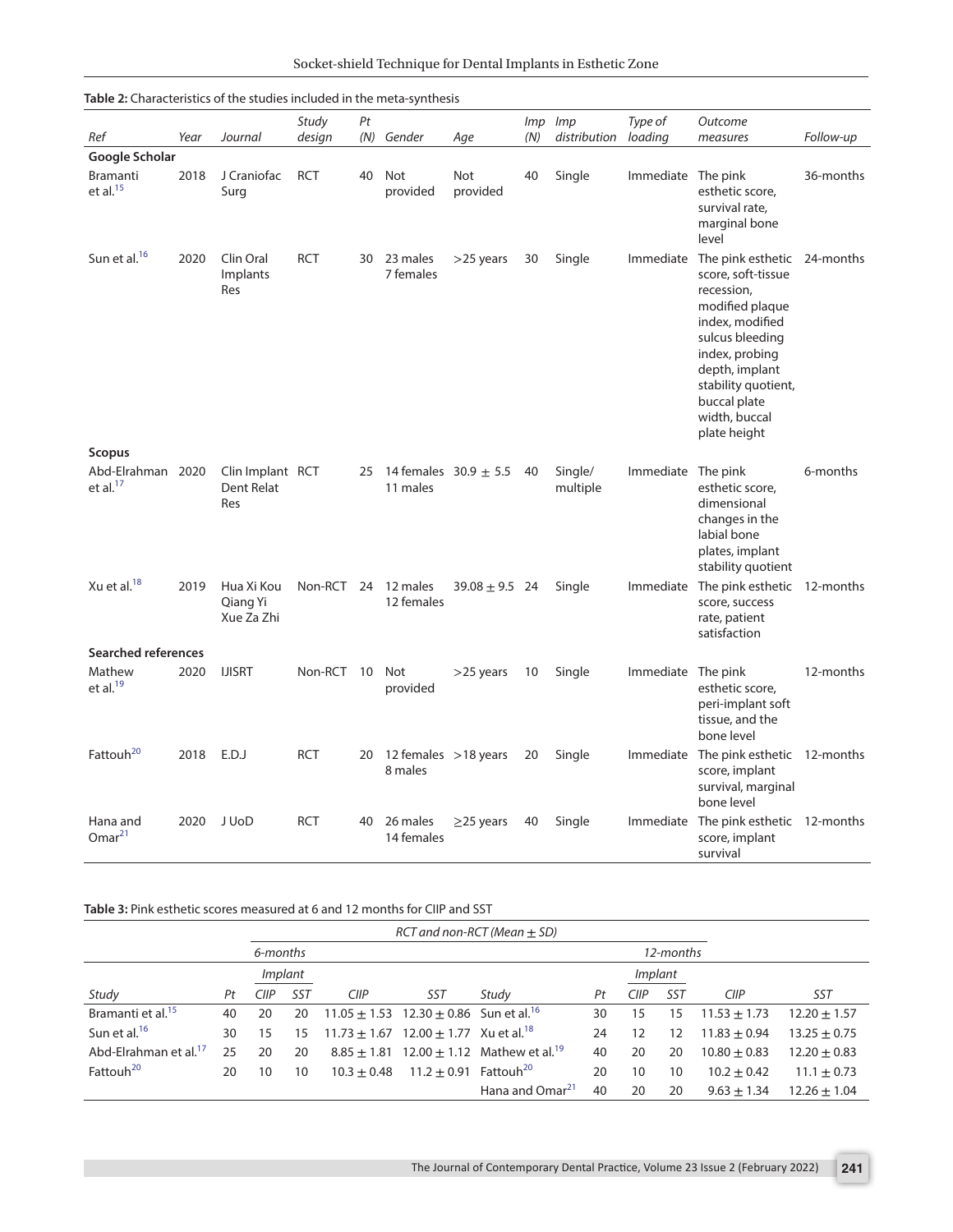| Author                                             | Bramanti et al. <sup>15</sup> |   | Sun et al. <sup>16</sup> Abd-Elrahman et al. <sup>17</sup> Xu et al. <sup>18</sup> |                | Mathew et al. <sup>19</sup> | Fattouh <sup>20</sup> | Hana and Omar <sup>21</sup> |
|----------------------------------------------------|-------------------------------|---|------------------------------------------------------------------------------------|----------------|-----------------------------|-----------------------|-----------------------------|
| Random sequence<br>generation                      |                               |   | -                                                                                  | $+$            | $\ddot{}$                   | -                     |                             |
| Selection bias (allocation<br>concealment)         | -                             | - | $\overline{\phantom{0}}$                                                           | $\overline{2}$ | $\mathcal{P}$               | $\overline{z}$        | $\mathcal{P}$               |
| Performance bias (blinding<br>of participant)      | $\overline{\phantom{0}}$      | - | -                                                                                  | $\mathcal{P}$  | $\mathcal{P}$               | $\overline{z}$        | $\mathbf{P}$                |
| Detection bias (blinding of<br>outcome assessment) | $\overline{\phantom{0}}$      | - | $\overline{\phantom{0}}$                                                           | $\overline{2}$ | $\mathbf{P}$                | $\overline{2}$        | $\mathcal{P}$               |
| Attrition bias (incomplete<br>outcome data)        | -                             |   | $\overline{\phantom{0}}$                                                           | -              | $\ddot{}$                   | -                     |                             |
| Reporting bias (selective<br>reporting)            | $\overline{\phantom{0}}$      |   | -                                                                                  | $\mathcal{P}$  | $\mathcal{P}$               | $\overline{z}$        | $\mathbf{P}$                |
| Grading system                                     | Low risk of bias              |   | High risk of bias                                                                  |                |                             | Unclear risk          |                             |

<span id="page-5-0"></span>**Table 4:** Risk-of-bias summary of RCT according to the Cochrane collaboration's tool

<span id="page-5-1"></span>**Table 5:** Results of MA performed by CMA software for the ES for both SST and CIIP as an esthetic rehabilitation of anterior teeth at 6-month evaluation period

|                                   | Statistics for each study |                |          |             |             |         |         |                |
|-----------------------------------|---------------------------|----------------|----------|-------------|-------------|---------|---------|----------------|
| Study name                        | Std. diff in means        | Standard error | Variance | Lower limit | Upper limit | Z value | p value | Weight (fixed) |
| Bramanti et al. <sup>15</sup>     | 1.01                      | 0.34           | 0.11     | 0.35        | 1.67        | 3.00    | 0.00    | 32.86          |
| Sun et al. <sup>16</sup>          | 0.16                      | 0.37           | 0.13     | $-0.56$     | 0.87        | 0.43    | 0.67    | 27.68          |
| Abd-Elrahman et al. <sup>17</sup> | 2.09                      | 0.39           | 0.15     | 1.32        | 2.86        | 5.32    | 0.00    | 23.92          |
| Fattouh <sup>20</sup>             | .24                       | 0.49           | 0.24     | 0.28        | 2.19        | 2.53    | 0.01    | 15.54          |

#### <span id="page-5-2"></span>**Table 6:** Model (fixed)

| ES and 95% confidence interval |        |
|--------------------------------|--------|
| Std diff in means              | 1.07   |
| Standard error                 | 0.19   |
| Variance                       | 0.04   |
| Lower limit                    | 0.69   |
| Upper limit                    | 1.44   |
| Test of null [2-tail]          |        |
| Z-value                        | 5.55   |
| p-value                        | 0.00   |
| Heterogeneity                  |        |
| Q-value                        | 13.147 |
| Df[Q]                          | 3      |
| <i>p</i> -value                | 0.004  |
| $l^2$                          | 77.182 |
| $\tau$ -squared                |        |
| $\tau$ squared                 | 0.512  |
| Standard error                 | 0.549  |
| Variance                       | 0.302  |
| τ                              | 0.715  |

uncertainty were attributed to lack of well-designed prospective RCT, retrospective studies that exist in limited numbers and are of inconsistent design, and the existing case reports are of very limited scientific value.<sup>[22](#page-7-21)</sup> Therefore, our study was designed to answer a specific research question through identifying, evaluating, summarizing, and analyzing the findings of all relevant individual studies.

Calculating the ES is a method to describe quantitative results of the experimental effects in terms of measures of magnitude

#### Model study name

Std diff in means and 95% Cl



<span id="page-5-3"></span>**Fig. 1:** Forest plot of the results of the MA for the studies selected at 6-month evaluation period. The black diamond represents the pooled ESs whereas the black squares and error bars signify the standardized difference (Std diff) values in the means (ES) and 95% confidence interval (CI) values, respectively

as it determines sizes of differences between group' means. According to Cohen, $^{23}$  an ES of 0.8 is considered a large effect, 0.5 is a moderate effect, and 0.2 is a small effect. Our results showed a large effect for the SST over CIIP for esthetic rehabilitation of anterior teeth at 6-month and 12-month evaluation periods with a standard difference in means 1.07 and 1.43, respectively. Tan et al. $^{24}$  reported that maintaining an adequate thickness of the root, delicate surgical procedures and rigorous case screening are the key to achieve a good esthetic outcome of implant treatment with SST. Results obtained by Tiwari et al.<sup>[25](#page-7-24)</sup> demonstrated better preservation of the bone through the SST and thus eliminating the need for any bony substitutes especially in the esthetic zone. Additionally, Durrani et al. $^{26}$  $^{26}$  $^{26}$  concluded that SST may become the future noninvasive therapy for the preservation of soft and hard tissues around an oral implant in esthetic zones.

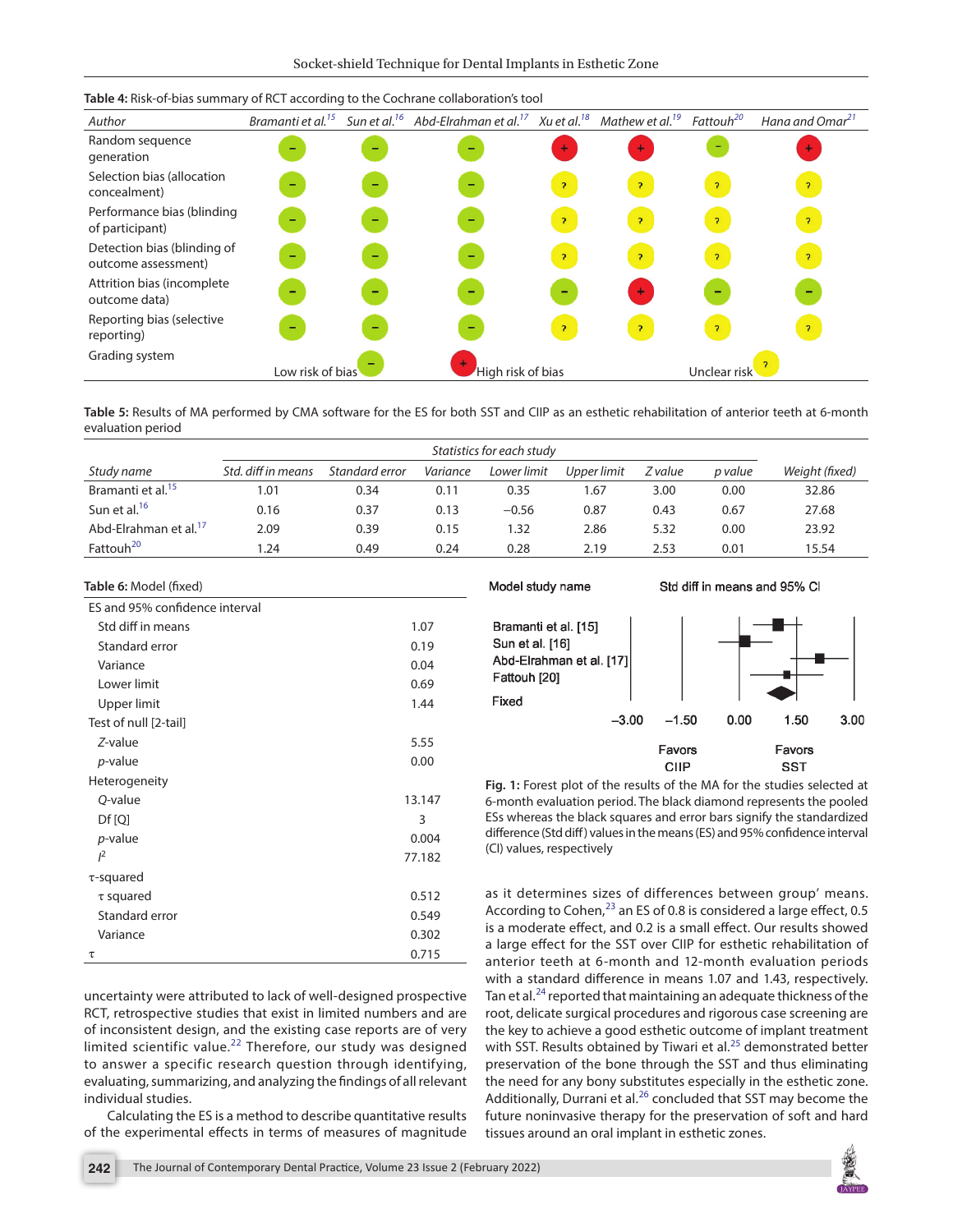|                             | Statistics for each study |                |          |             |             |         |         |                |
|-----------------------------|---------------------------|----------------|----------|-------------|-------------|---------|---------|----------------|
| Study name                  | Std. diff in means        | Standard error | Variance | Lower limit | Upper limit | Z value | p value | Weight (fixed) |
| Sun et al. <sup>16</sup>    | 0.41                      | 0.37           | 0.14     | $-0.32$     | 1.13        | 1.10    | 0.27    | 24.91          |
| Xu et al. $^{18}$           | 1.67                      | 0.47           | 0.22     | 0.74        | 2.60        | 3.52    | 0.00    | 15.08          |
| Mathew et al. <sup>19</sup> | 1.69                      | 0.37           | 0.14     | 0.97        | 2.41        | 4.58    | 0.00    | 25.00          |
| Fattouh <sup>20</sup>       | 1.51                      | 0.51           | 0.26     | 0.52        | 2.51        | 2.98    | 0.00    | 13.18          |
| Hana and Omar <sup>21</sup> | 2.10                      | 0.39           | 0.16     | I.33        | 2.88        | 5.34    | 0.00    | 21.82          |

Fixed

<span id="page-6-0"></span>**Table 7:** Results of MA performed by CMA software for the ES for both SST and CIIP as an esthetic rehabilitation of anterior teeth at 12-month evaluation period

#### <span id="page-6-1"></span>**Table 8:** Model (fixed)

| ES and 95% confidence interval |        |
|--------------------------------|--------|
| Std. diff in means             | 1.43   |
| Standard error                 | 0.18   |
| Variance                       | 0.03   |
| Lower limit                    | 1.07   |
| Upper limit                    | 1.79   |
| Test of null [2-tail]          |        |
| $Z$ -value                     | 7.78   |
| <i>p</i> -value                | 0.00   |
| Heterogeneity                  |        |
| Q-value                        | 11.401 |
| Df[Q]                          | 4      |
| <i>p</i> -value                | 0.002  |
| $l^2$                          | 64.914 |
| $\tau$ -squared                |        |
| $\tau$ squared                 | 0.318  |
| Standard error                 | 0.351  |
| Variance                       | 0.123  |
| τ                              | 0.564  |

The fixed effect model was used as we assumed that the true ES for all studies is identical, and the only reason the ES varies between studies resulted from sampling error.<sup>[27](#page-7-26)</sup> The selection of the fixed effect models was dependent on the fact that all studies in the analysis share a common ES as the participants involved nearly have the same age and all of them were subjected to the same surgical conditions. Heterogeneity between-studies' variability was assessed using the  $l^2$  statistic for measuring inconsistency. The heterogeneity thresholds were determined as  $l^2 = 75\%$  (high),  $I^2$  = 50% (moderate), and  $I^2$  = 25% (low).<sup>28</sup> Our results showed that a moderate-to-high inconsistency between selected studies with *I* 2 values 77.182 at 6-month and 64.914 at 12-month evaluation periods. The estimate of the between-study variance was measured using  $\tau^2$  value. It follows that  $\tau^2$  will increase as either the variance within-studies decreases and/or the observed variance increases.  $\tau^2$  value at 6 months was 0.512 and at 12 months was 0.318. The heterogeneity between studies comes from patient characteristics and specific interventions or procedures. Staehler et al.<sup>29</sup> developed a standardized step-by-step protocol after 12 years of experience for the SST. Additionally, patient characteristics likely as gender, age, and general condition should be evaluated and standardized before doing any prospective RCT. Melsen et al.<sup>[30](#page-7-29)</sup> defined statistical heterogeneity as the larger differences in the outcome measured for the individual studies than could be expected to result from chance alone, which may result from methodological or clinical

Std diff in means and 95% CI Model study name Sun et al. [16] Xu et al. [18] Mathew et al. [19] Fattouh [20] Hana and Omar [21]  $-3.00 -1.50 0.00$ 1.50  $3.00$ 

> **Favors Favors** CIIP **SST**

<span id="page-6-2"></span>**Fig. 2:** Forest plot of the results of the MA for the studies selected at 12-month evaluation period. The black diamond represents the pooled ES whereas the black squares and error bars signify the standardized difference (Std. diff.) values in the means (ES) and 95% confidence interval (CI) values, respectively

heterogeneity. Methodological heterogeneity is considered as the differences in study design and risk of bias and clinical heterogeneity likely as the differences in patient populations and treatment protocol.

The results of our study come with findings of Lin et al.,<sup>[31](#page-7-30)</sup> Zhang et al., $32$  and Gao et al.<sup>[33](#page-7-32)</sup> who reported that SST may be considered as a clinically feasible treatment option when compared with CIIP could be a better option for esthetic area implantation as it improves the contouring of soft tissue and effectively alleviates the absorption of bone tissue after anterior teeth extraction, and it has the potential to maintain peri-implant tissue stability and buccal tissue contours, improving esthetic and functional outcomes in the esthetic zone. However, the data provided in the previous reports depend mainly on a short evaluation period, and therefore, it remains problematic to predict the long-term outcome of the SST until high-quality evidence becomes available from long-term RCTs to substantiate the current findings.<sup>[34](#page-7-33),35</sup> Therefore, it is not possible to recommend SST as an alternative treatment modality with the same long-term predictability as CIIP. Among limitation of the present SR and MA was restricting it to English-language publications but this factor appears to have little impact on the effect estimates and conclusions of SRs as reported by Dobrescu et al. $36$ 

## **CONCLUSION**

Within the limitations of the present SR/MA, it might be concluded that SST had a positive effect on the esthetic rehabilitation better than CIIP. However, this conclusion was dependent on very few well-conducted prospective RCT and non-RCT.